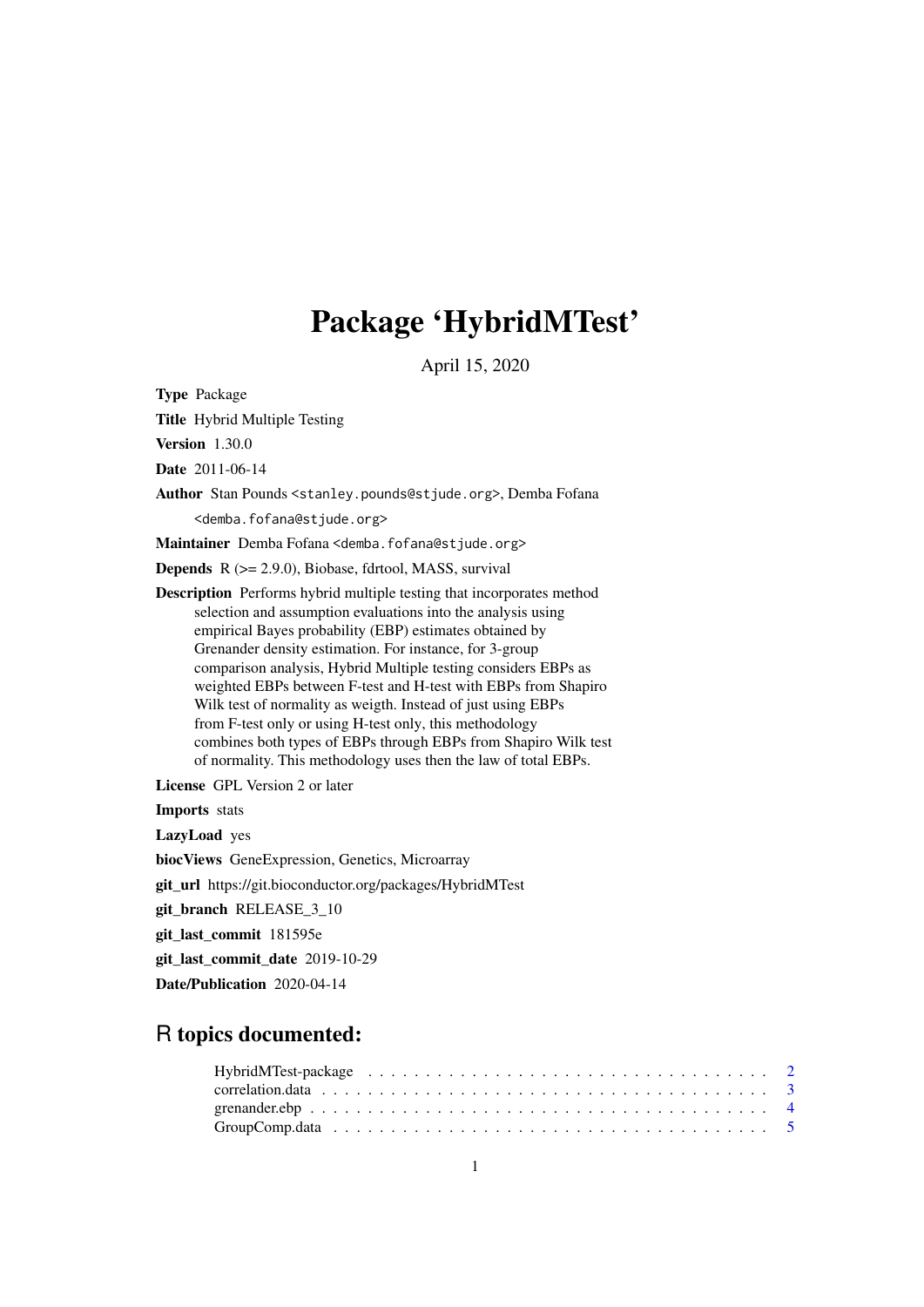# <span id="page-1-0"></span>2 a material dependence of the extension of the HybridMTest-package of the extension of the HybridMTest-package

| <b>Index</b> | 14 |
|--------------|----|
|              |    |
|              |    |
|              |    |
|              |    |
|              |    |
|              |    |
|              |    |

HybridMTest-package *A powerful tool in gene expression hypothesis testing.*

#### Description

This package enables users to generalize the assumption adequacy averaging (AAA) procedure proposed by Pounds and Rai (2009). AAA uses empirical Bayes methodology (Efron et al 2001) to simultaneously evaluate assumptions for each hypothesis test, select the best hypothesis testing procedure for each hypothesis test, and adjust for multiple testing.

#### Details

| Package:  | HybridMTest   |
|-----------|---------------|
| Type:     | Package       |
| Version:  | 1.0           |
| Date:     | 2010-07-24    |
| License:  | $GPL$ $(>=2)$ |
| LazyLoad: | yes           |

The main function is hybrid.test. The users may use existing row.test functions (such as row.T.test) or utilize their own row.test functions with similar input and output structures.

#### Author(s)

Stan Pounds <<stanley.pounds@stjude.org>>; Demba Fofana <<demba.fofana@stjude.org>> Maintainer: Stan Pounds <<stanley.pounds@stjude.org>>; Demba Fofana <<dfofana@yahoo.com>>

### References

Pounds SB, Rai SN. (2009) Assumption Adequacy Averaging as a Concept for Developing More Robust Methods for Differential Gene Expression Analysis. Computational Statistics and Data Analysis, 53: 1604-1612 .

B. Efron, R. Tibshirani, J.D. Storey and V. Tusher, Empirical Bayes analysis of a microarray experiment. Journal of American Statistical Association, 96 (2001), pp. 1151-1160.

# Examples

####################Correlation Data##############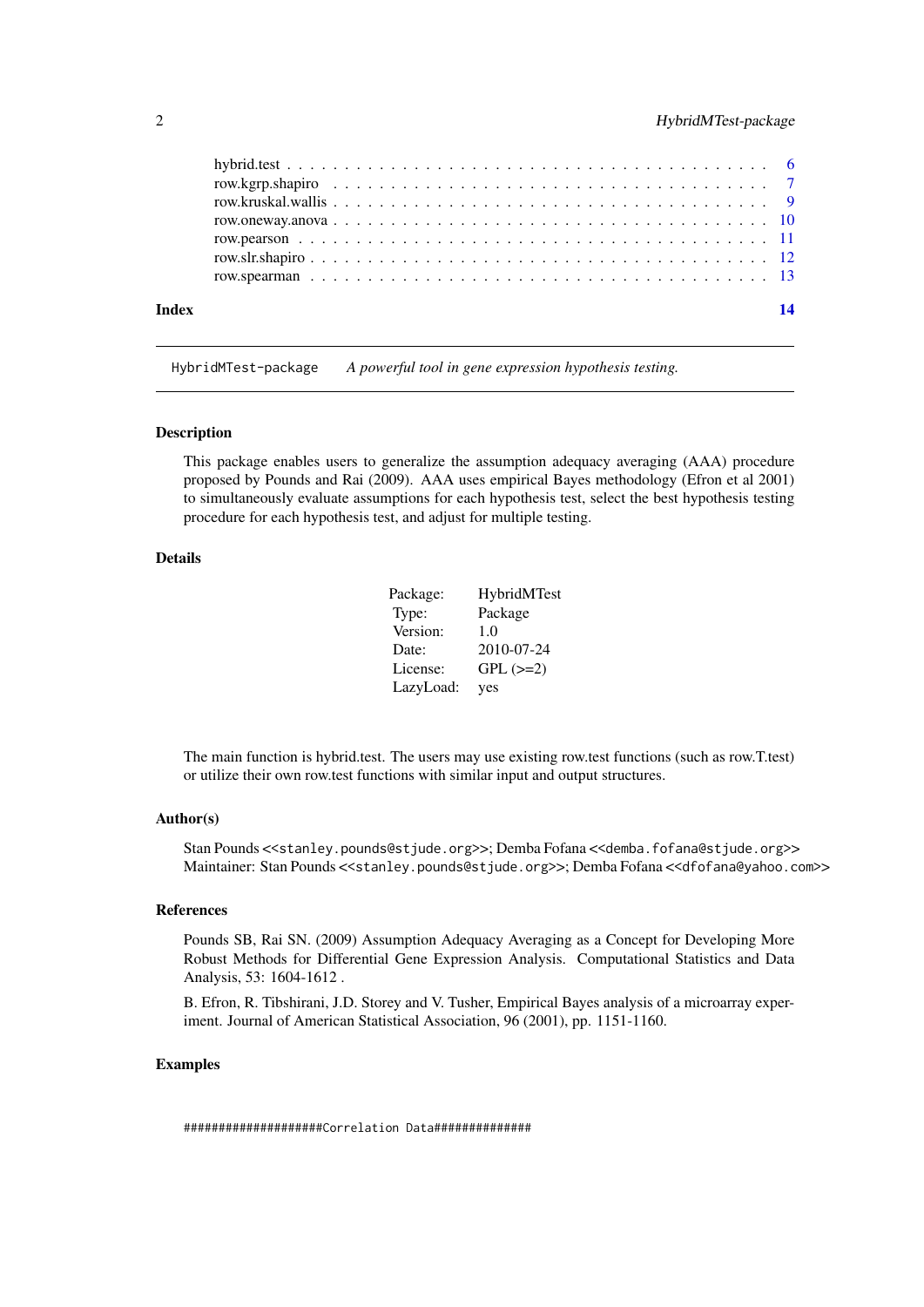#### <span id="page-2-0"></span>correlation.data 3

```
# load data
data(correlation.data)
# Read the expression values
Y<-exprs(correlation.data)
head(Y)
# Read the phenotype
x<-pData(correlation.data)
####################Three group comparison Data####
# load data
data(GroupComp.data)
# Read the expression values
brain.express.set <- exprs(GroupComp.data)
head(brain.express.set)
# Read the phenotype
brain.pheno.data <- pData(GroupComp.data)
```
<span id="page-2-1"></span>correlation.data *Sample ExpressionSet object of correlation.data*

#### Description

An *ExpressionSet* object of correlation.data.

#### Usage

data(correlation.data)

#### Details

*correlation.data* includes expression data for 100 randomly selected genes for the subjects of the AML97 clinical trial in Lamba et al (2010). The phenotype is the log-transformed baseline DNA synthesis rate. The data set is included for an example of exploring the correlation of expression with a quantitative phenotype.

#### Value

expr(correlation.data)

A matrix with 100 rows and 83 columns with rows representing probe-sets and cloumns of human sample IDs.

pData(correlation.data)

A data frame with 100 rows and 2 columns. Each row represents one human sample. Column  $id$  is the column without title and  $x$  is the phenotype observations transformed by log function.

# References

Lamba JK et al. Identification of predictive markers of cytarabine response in acute myeloid leukemia by integrative analysis of gene-expression profiles with multiple phenotypes. Pharmacogenomics, 12: 327-39.

# See Also

[ExpressionSet-](#page-0-0)class [hybrid.test](#page-5-1); [GroupComp.data](#page-4-1)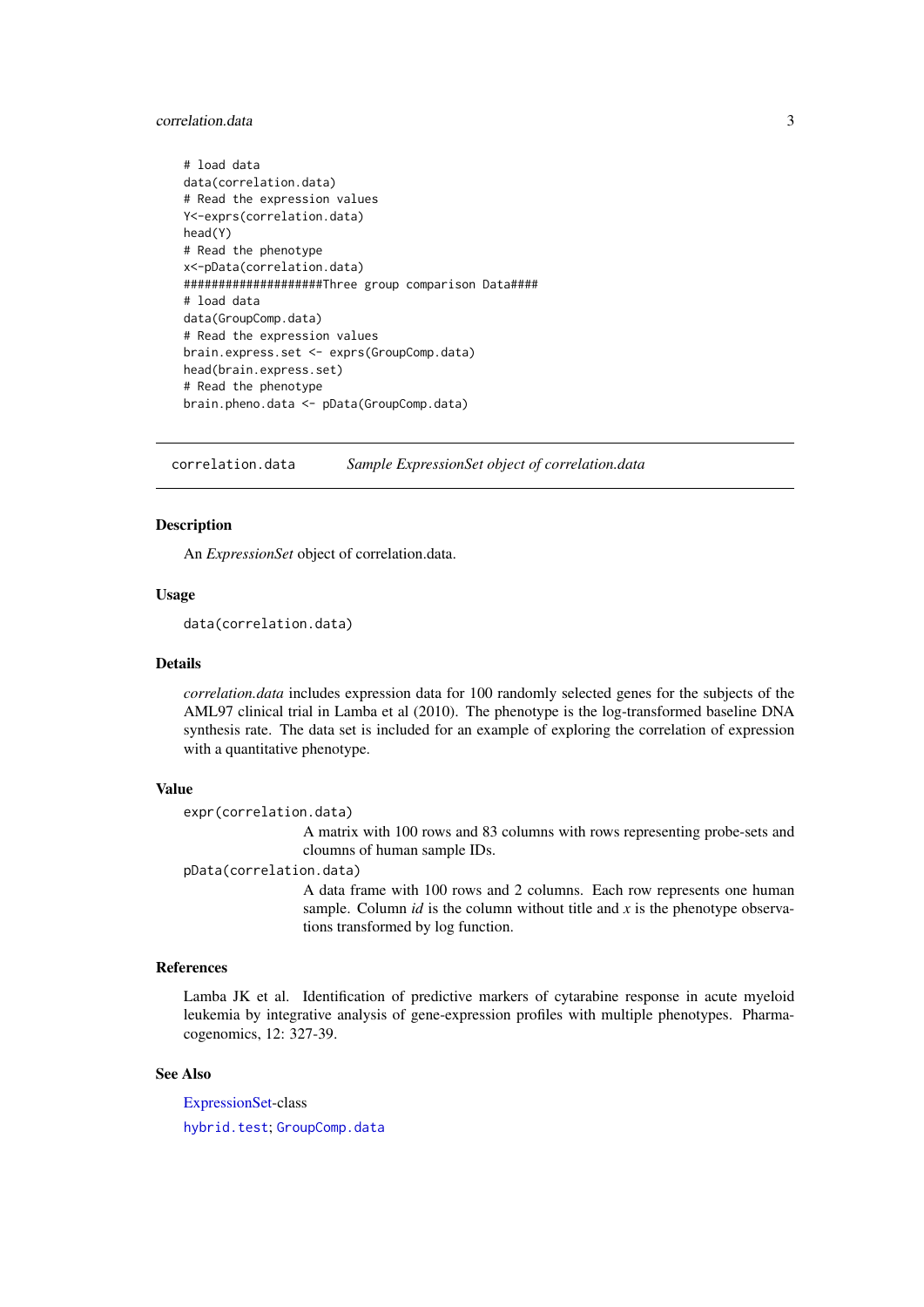# Examples

```
data(correlation.data)
tumor.express.set <- exprs(correlation.data)
tumor.pheno.data <- pData(correlation.data)
```
grenander.ebp *Grenander EBP.*

#### Description

computes Grenander EBP

#### Usage

grenander.ebp(p)

# Arguments

p is a vector of p-values.

#### Value

| pval.pdf | vector of Grenander PDF estimates corresponding to the input vector of p-values |
|----------|---------------------------------------------------------------------------------|
| ebp.null | vector of Grenander EBP estimates corresponding to the input vector of p-values |

#### Author(s)

Stan Pounds <<stanley.pounds@stjude.org>>; Demba Fofana <<demba.fofana@stjude.org>>

#### References

Langaas, M., Lindqvist, B., 2005. Estimating the proportion of true null hypotheses, with application to DNA microarray data. J.R. Statist. Soc. B67, part4, 555-572. Strimmer, K. 2008. A unified approach to false discovery rate estimation. BMC Bioinformatics 9: 303. Strimmer, K. 2008. fdrtool: a versatile R package for estimating local and tail area-based false discovery rates. Bioinformatics 24: 1461-1462.

#### Examples

####################Grenander estimation ##################### # load data and compute grenander p<-rbeta(1000,0.8,1) # Grenander example p-values gren.res<-grenander.ebp(p) # Compute grenander results

<span id="page-3-0"></span>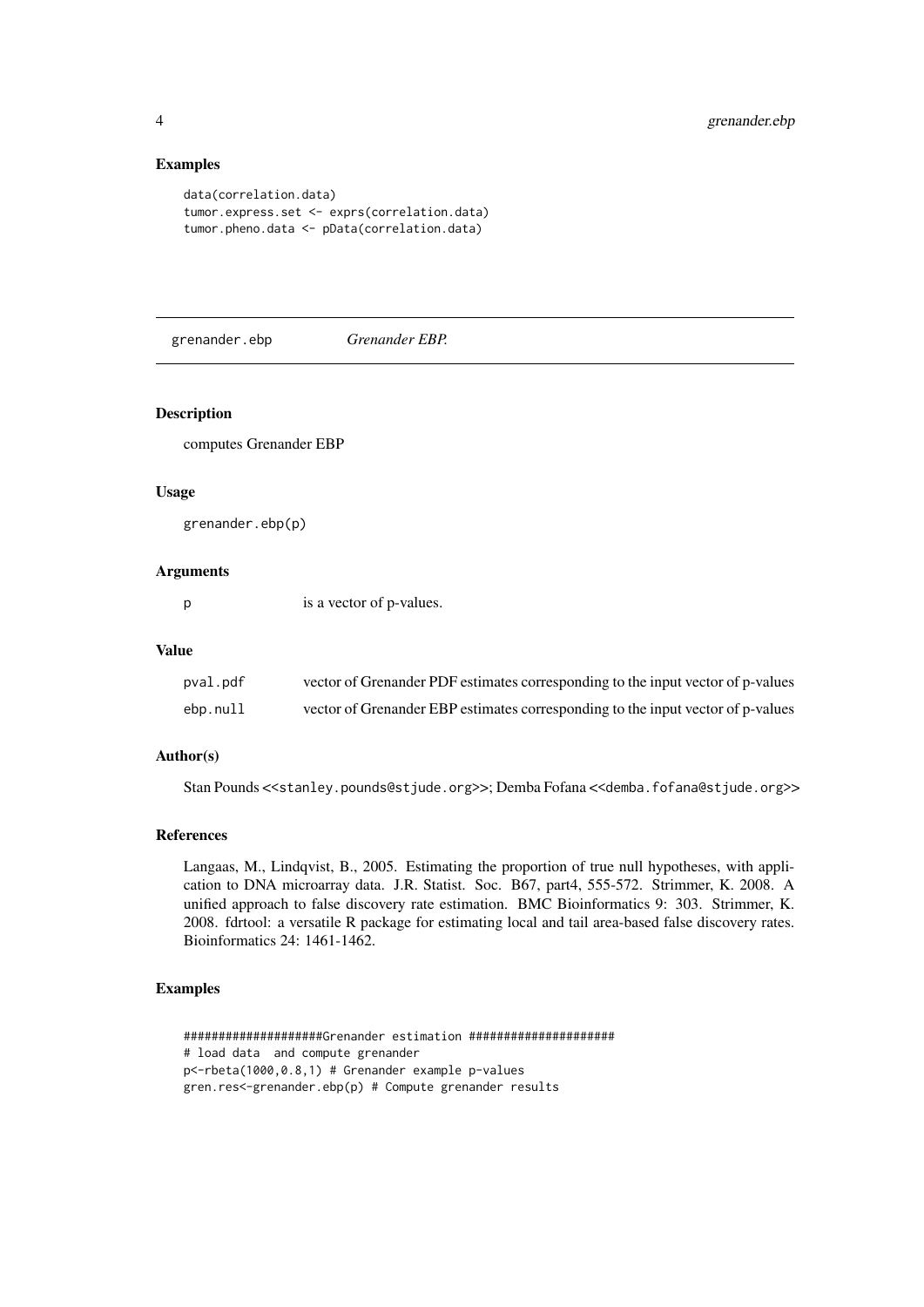<span id="page-4-1"></span><span id="page-4-0"></span>

An *ExpressionSet* object of GroupComp.data

#### Usage

```
data(GroupComp.data)
```
# Details

*GroupComp.data* is an *ExpressionSet* object with the expression data from Johnson et al (2010) for 100 randomly selected genes. The expression data was collected from 83 subjects with ependymoma defined by anatomic subclass (grp1 = posterior fossa, grp2 = supratentorial, grp3 = spinal). The data set is used for an example of using the package for a comparison of expression across 3 groups.

# Value

```
expr(GroupComp.data)
```
A matrix with 100 rows and 83 columns with rows representing probe-sets and cloumns of human sample IDs.

pData(GroupComp.data)

A data frame with 83 rows and 2 columns. Each row represents one human sample. Column *id* is the human sample ID and *sppfst.grps* is the assigned sample group label.

#### References

R. Johnson et al.(2010) Cross-species genomics matches driver mutations and cell compartments to model ependymoma. *Nature*, 466: 632-6.

# See Also

[ExpressionSet-](#page-0-0)class

[hybrid.test](#page-5-1); [correlation.data](#page-2-1)

```
data(GroupComp.data)
brain.express.set <- exprs(GroupComp.data)
brain.pheno.data <- pData(GroupComp.data)
```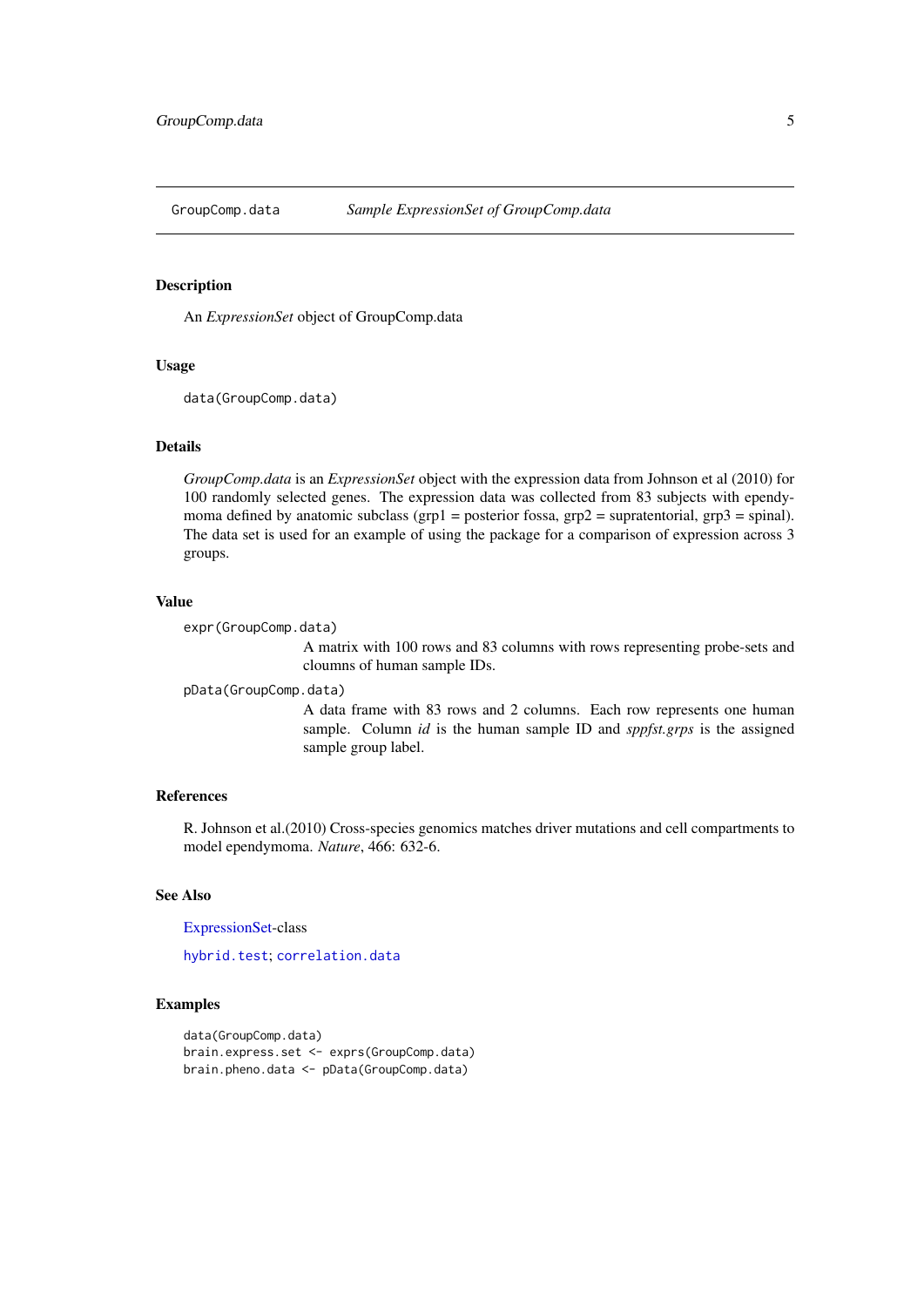<span id="page-5-1"></span><span id="page-5-0"></span>This function allows users to generalize the assumption adequacy averaging method of Pounds and Rai (2009). Multiple hypothesis testing methods are applied to the data of each gene. Additionally, for each gene, assumptions of those methods are formally evaluated with a statistical test. For each gene, the results of the statistical evaluation of model assumptions (e.g. normality) are used to define weights to combine or select the results of the tests of primary interest (e.g. differential expression). For example, the Shapiro-Wilk (1965) test may be applied to residuals to test the assumption of normality and used to select the t-test or rank-sum test for differential expression analysis of each gene.

#### Usage

hybrid.test(express.set, test.specs, ebp.def=NULL)

#### Arguments

| express.set | A Bioconductor ExpressionSet (add a link) object. The AssayData component<br>contains the normalized log-expression data and the phenoData component con-<br>tains the phenotype, biological condition, or treatment data.                                                                                                                     |
|-------------|------------------------------------------------------------------------------------------------------------------------------------------------------------------------------------------------------------------------------------------------------------------------------------------------------------------------------------------------|
| test.specs  | A data frame that describes the statistical tests to be performed. Each row gives<br>details about one statistical test to be applied to the data. For each test, provide<br>a label, the name of the R function that performs the test, the x argument of the<br>function, and the opts (options). All entries are to be character strings.   |
| ebp.def     | A data frame that describes how the statistical test results are to be combined to<br>give the final hybrid test result. It has a column 'went' and a column 'mthd'.<br>Each row defines one term in the sum of probabilities for the final hybrid test<br>result. The EBP will be the sum of the product of the wght EBP and the mthd<br>EBP. |

#### Value

Returns a data.frame, each row giving results for one gene. The columns include the test statistic, p-value, and EBP for each test applied to the data, the final hybrid.test EBP defined by the weighted average (wgt.mean.ebp), the p-value from the empirically best test (best.pval), and the EBP computed from best.pval.

#### Author(s)

Stan Pounds <<stanley.pounds@stjude.org>>; Demba Fofana <<demba.fofana@stjude.org>> or <<dfofana@yahoo.com>>

### References

Pounds, S., Rai, S., 2009. Assumption adequacy averaging as a concept for developing more robust methods for differential gene expression analysis. Computational Statistics and Data Analysis 53, 1604-1612. S.S. Shapiro and M.B. Wilk, An analysis of variance test for normality (complete samples). Biometrika, 52 (1965), pp. 591-611.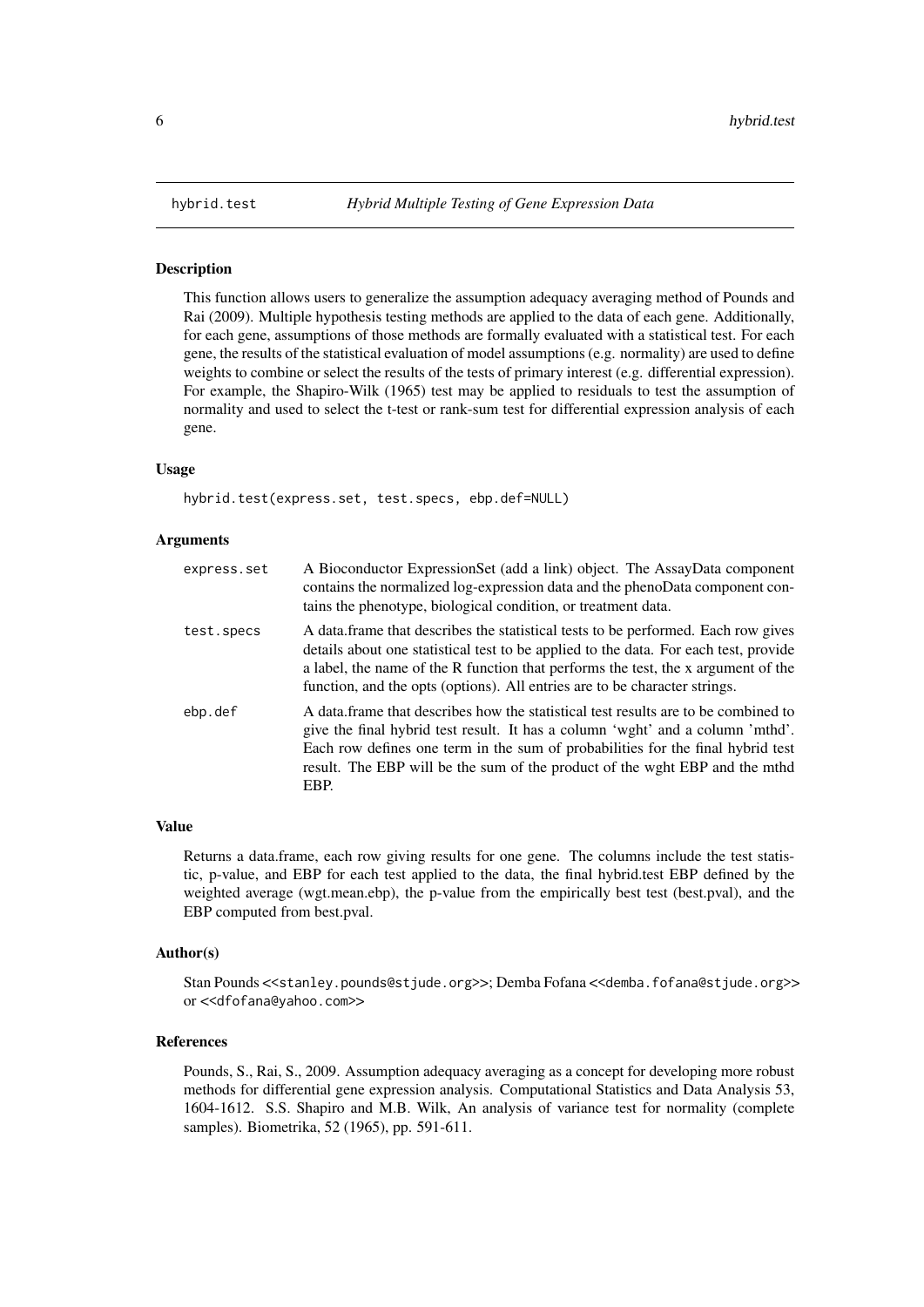#### <span id="page-6-0"></span>row.kgrp.shapiro 7

#### Examples

```
####################Correlation Study#####################
# load data
data(correlation.data)
# Read the expression values
Y<-exprs(correlation.data)
# Read the phenotype
x<-pData(correlation.data)
# Create test Spectrum
 test.specs<-cbind.data.frame(label=c("pearson","spearman","shapiro"),
                            func.name=c("row.pearson","row.spearman","row.slr.shapiro"),
                             x=rep("x",3),
                             opts=rep("",3))
# Specify the tests
ebp.def<-cbind.data.frame(wght=c("shapiro.ebp","(1-shapiro.ebp)"),
                          mthd=c("pearson.ebp","spearman.ebp"))
# Perform the Hybrid test
corr.res<-hybrid.test(correlation.data,test.specs,ebp.def)
head(corr.res)
####################Three group comparison###################
# load data
data(GroupComp.data)
# Read the expression values
brain.express.set <- exprs(GroupComp.data)
head(brain.express.set)
# Read the phenotype
brain.pheno.data <- pData(GroupComp.data)
brain.pheno.data
# Specify the tests
test.specs<-cbind.data.frame(label=c("anova","kw","shapiro"),
                   func.name=c("row.oneway.anova","row.kruskal.wallis","row.kgrp.shapiro"),
                             x=rep("grp",3),
                             opts=rep("",3))
# Define the final ebp
ebp.def<-cbind.data.frame(wght=c("shapiro.ebp","(1-shapiro.ebp)"),
                          mthd=c("anova.ebp","kw.ebp"))
#Perform the Hybrid test
Kgrp.res<-hybrid.test(GroupComp.data,test.specs,ebp.def)
```
row.kgrp.shapiro *Shapiro Wilk test of normality.*

#### Description

For each row of the expression matrix Y, use Shapiro-Wilks test to determine whether the residuals of one-way ANOVA (with groups defined by x) are normally distributed.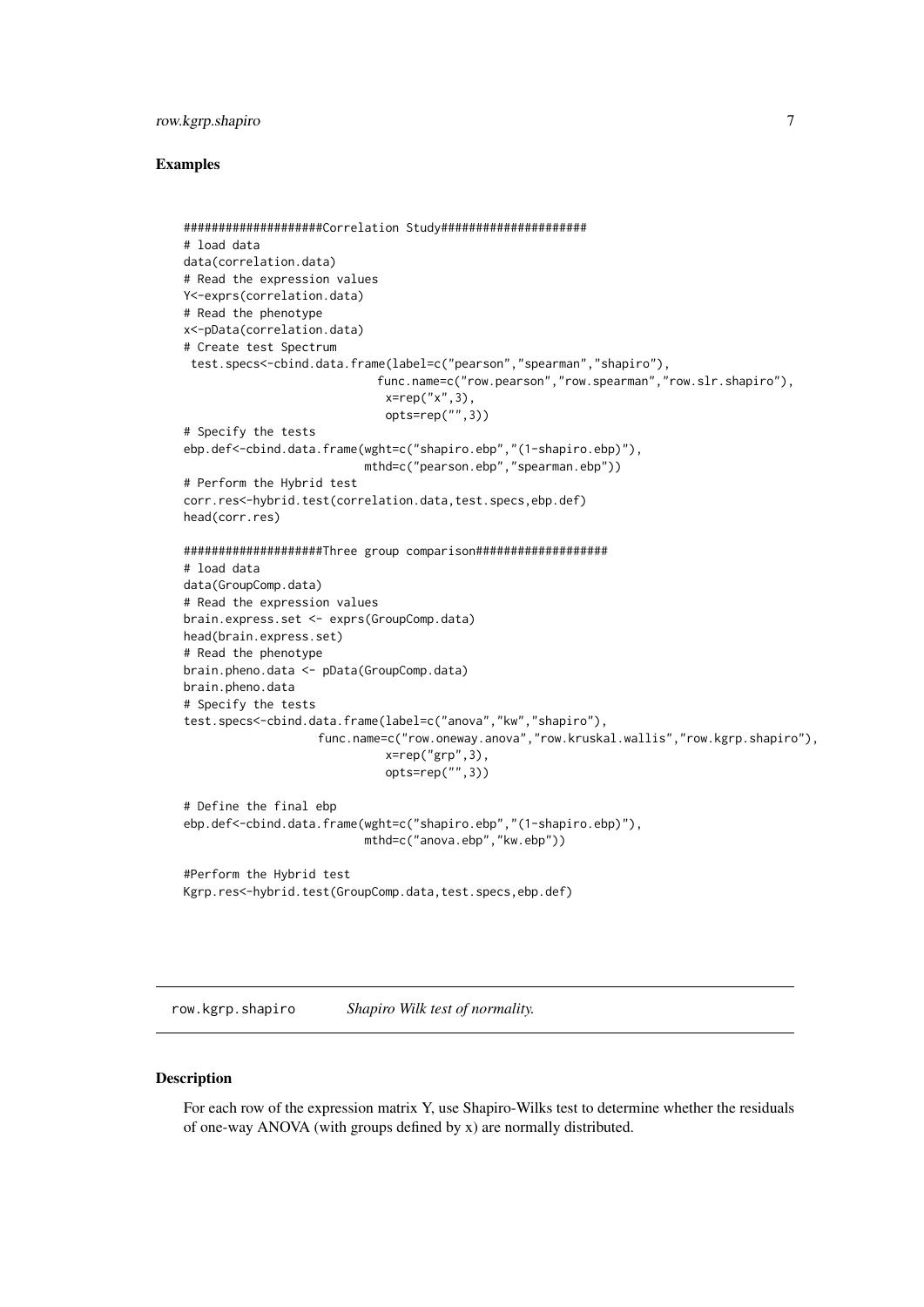#### Usage

row.kgrp.shapiro(Y, x)

#### Arguments

| the data matrix with variables in rows and observations (subjects) in columns |
|-------------------------------------------------------------------------------|
| x is vector of group labels                                                   |

# Value

A data.frame with three columns

| stat | a vector with the Shapiro-Wilk test statistic for each row of Y                           |
|------|-------------------------------------------------------------------------------------------|
| pval | a vector with the Shapiro-Wilk p-value for each row of Y                                  |
| ebp  | a vector with the estimated empirical Bayes probability of normality for each<br>row of Y |

# Author(s)

Stan Pounds <<stanley.pounds@stjude.org>>; Demba Fofana <<demba.fofana@stjude.org>>

#### References

Patrick Royston (1982) An extension of Shapiro and Wilk's W test for normality to large samples. Applied Statistics, 31, 115-124. Patric Royston (1992) Algorithm As 181: The W test for Normality. Applied Statistics, 31, 176-180. Patric Royston (1995) Remarks As R94: A remark on Algorithm AS 181:The W test for normality. Applied Statistics, 44, 547-551

```
####################Three group comparison###################
# load data
data(GroupComp.data)
# Read the expression values
brain.express.set <- exprs(GroupComp.data)
head(brain.express.set)
# Read the phenotype
brain.pheno.data <- pData(GroupComp.data)
brain.pheno.data[,1]
#Shapiro Test of Normality
row.kgrp.shapiro(brain.express.set,brain.pheno.data[,1] )
```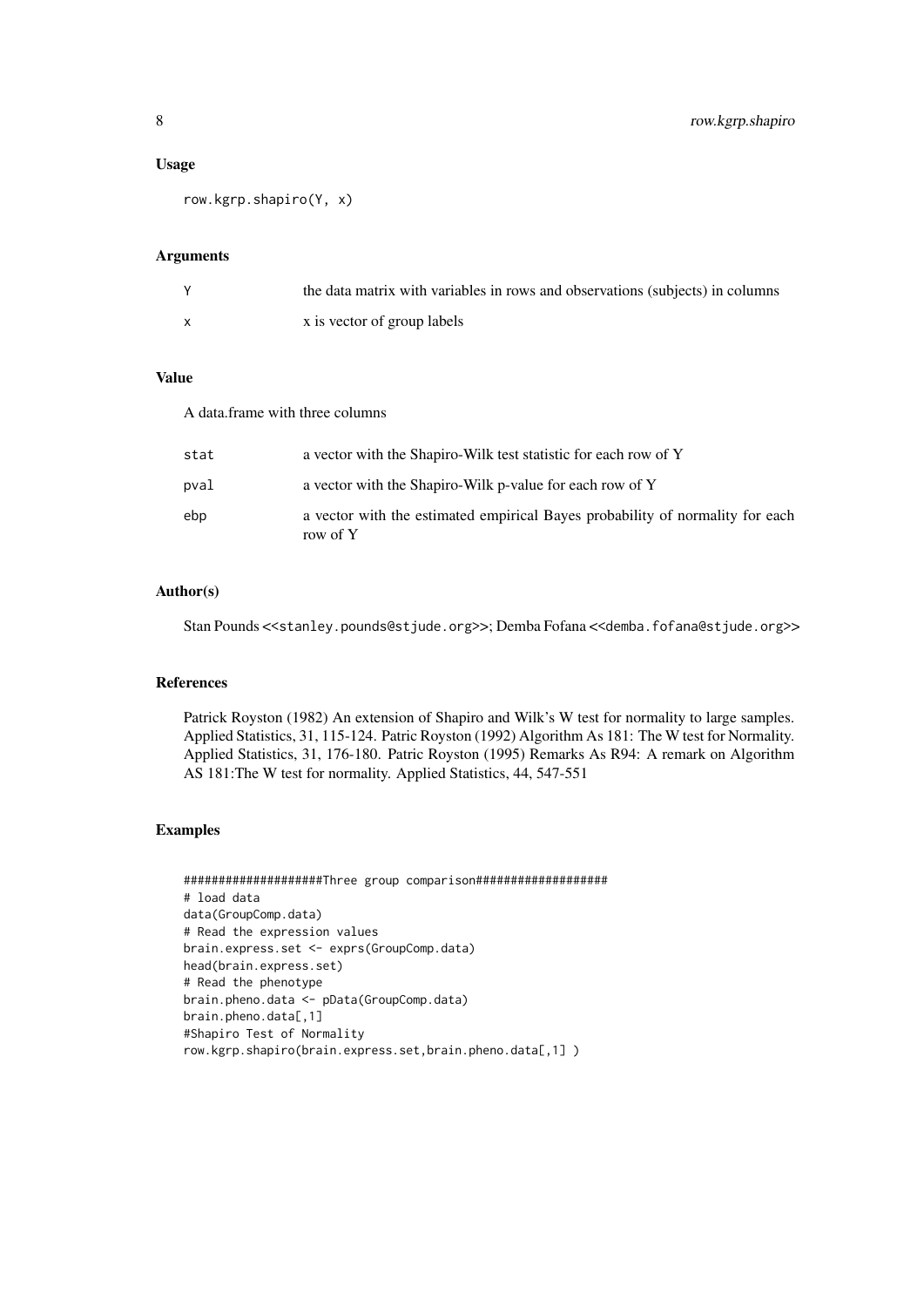<span id="page-8-0"></span>row.kruskal.wallis *Apply the Kruskal-Wallis test many times*

# Description

For each row of Y, use the Kruskal-Wallis test to compare medians across groups defined in grplbl

# Usage

```
row.kruskal.wallis(Y, grplbl)
```
#### Arguments

|        | data matrix with variables in rows and observations (subjects) in columns |
|--------|---------------------------------------------------------------------------|
| grplbl | vector of group labels                                                    |

#### Details

The alternative hypothesis is that, for each gene, there are at least two groups of different median. The null hypothesis is that all groups have the same median for each gene studied.

# Value

A data.frame with three columns

| stat | a vector with the test-statistic for each row of Y                             |
|------|--------------------------------------------------------------------------------|
| pval | a vector with the p-value for each row of Y                                    |
| ebp  | a vector with the empirical Bayes probability of equal medians for each row of |
|      |                                                                                |

# Author(s)

Stan Pounds <<stanley.pounds@stjude.org>>; Demba Fofana <<demba.fofana@stjude.org>>

# References

Kruskal, W.H. and W.A. Wallis (1952) Use of ranks in one-criterion variance analysis. J. Amer. Stat. Assoc. 47:583-621.

```
####################Three group comparison###################
# load data
data(GroupComp.data)
# Read the expression values
brain.express.set <- exprs(GroupComp.data)
head(brain.express.set)
# Read the phenotype
brain.pheno.data <- pData(GroupComp.data)
brain.pheno.data[,1]
row.kruskal.wallis(brain.express.set,brain.pheno.data[,1])
```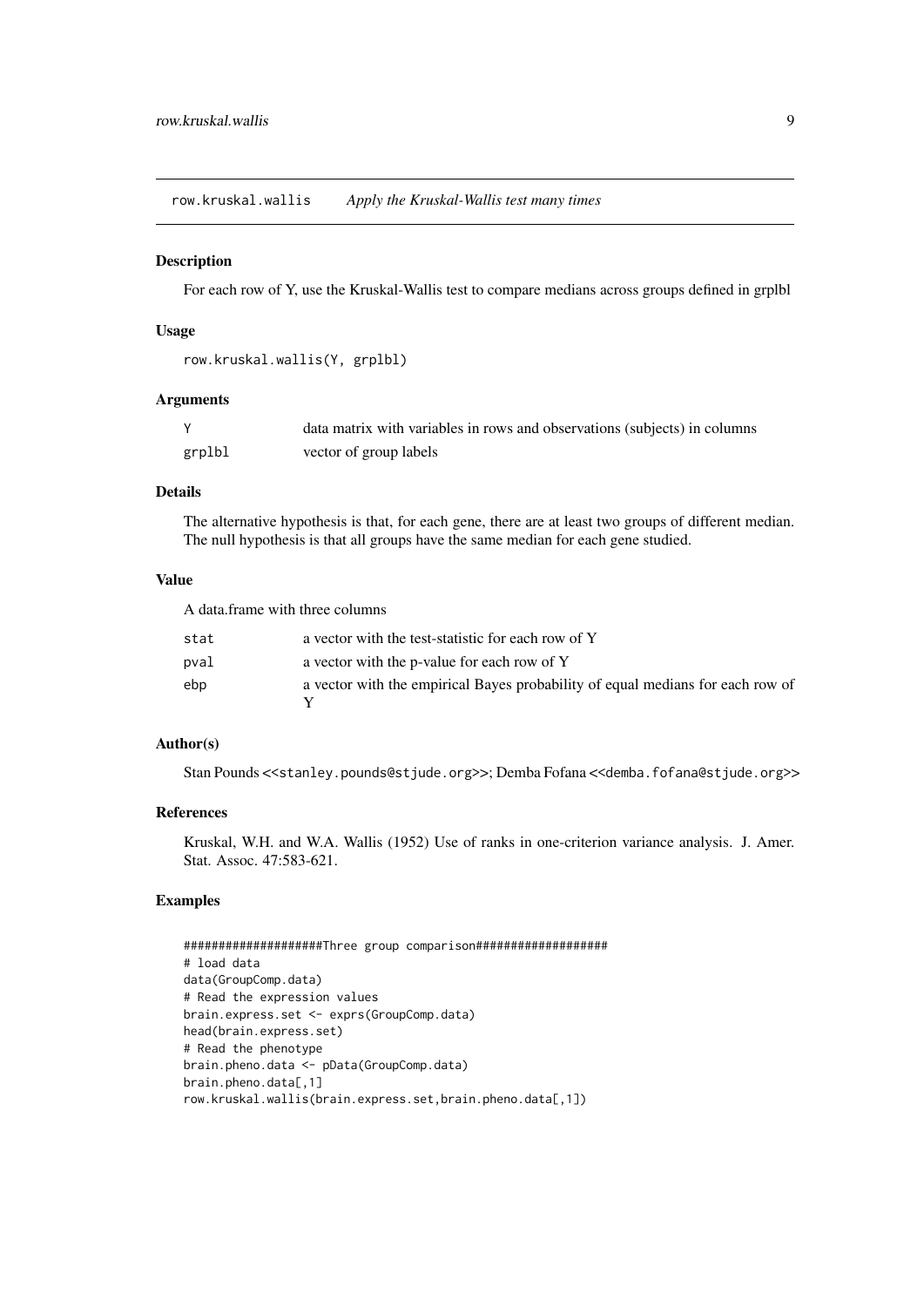<span id="page-9-0"></span>

For each row of Y, use one-way ANOVA to compare means across groups defined by grplbl.

# Usage

```
row.oneway.anova(Y, grplbl)
```
#### Arguments

|        | data matrix with variables in rows and subjects in columns |
|--------|------------------------------------------------------------|
| grplbl | vector of group labels for the subjects                    |

# Details

The alternative hypothesis is that, for each gene, there are at least two groups of different mean. The null hypothesis is that all groups have the same mean for each gene studied.

#### Value

A data.frame with three columns:

| stat | a vector with the ANOVA F-statistic for each row of Y                          |
|------|--------------------------------------------------------------------------------|
| pval | a vector with the ANOVA p-value for each row of Y                              |
| ebp  | a vector with the empirical Bayes probability of equal means for each row of Y |

# Author(s)

Stan Pounds <<stanley.pounds@stjude.org>>; Demba Fofana <<demba.fofana@stjude.org>>

### References

Chambers, J. M. and Hastie, T. J. (1992) Statistical Models in S, Wadsworth & Brooks/Cole.

```
####################Three group comparison###################
# load data
data(GroupComp.data)
# Read the expression values
brain.express.set <- exprs(GroupComp.data)
head(brain.express.set)
# Read the phenotype
brain.pheno.data <- pData(GroupComp.data)
brain.pheno.data[,1]
# ANOVA test
row.oneway.anova(brain.express.set,brain.pheno.data[,1])
```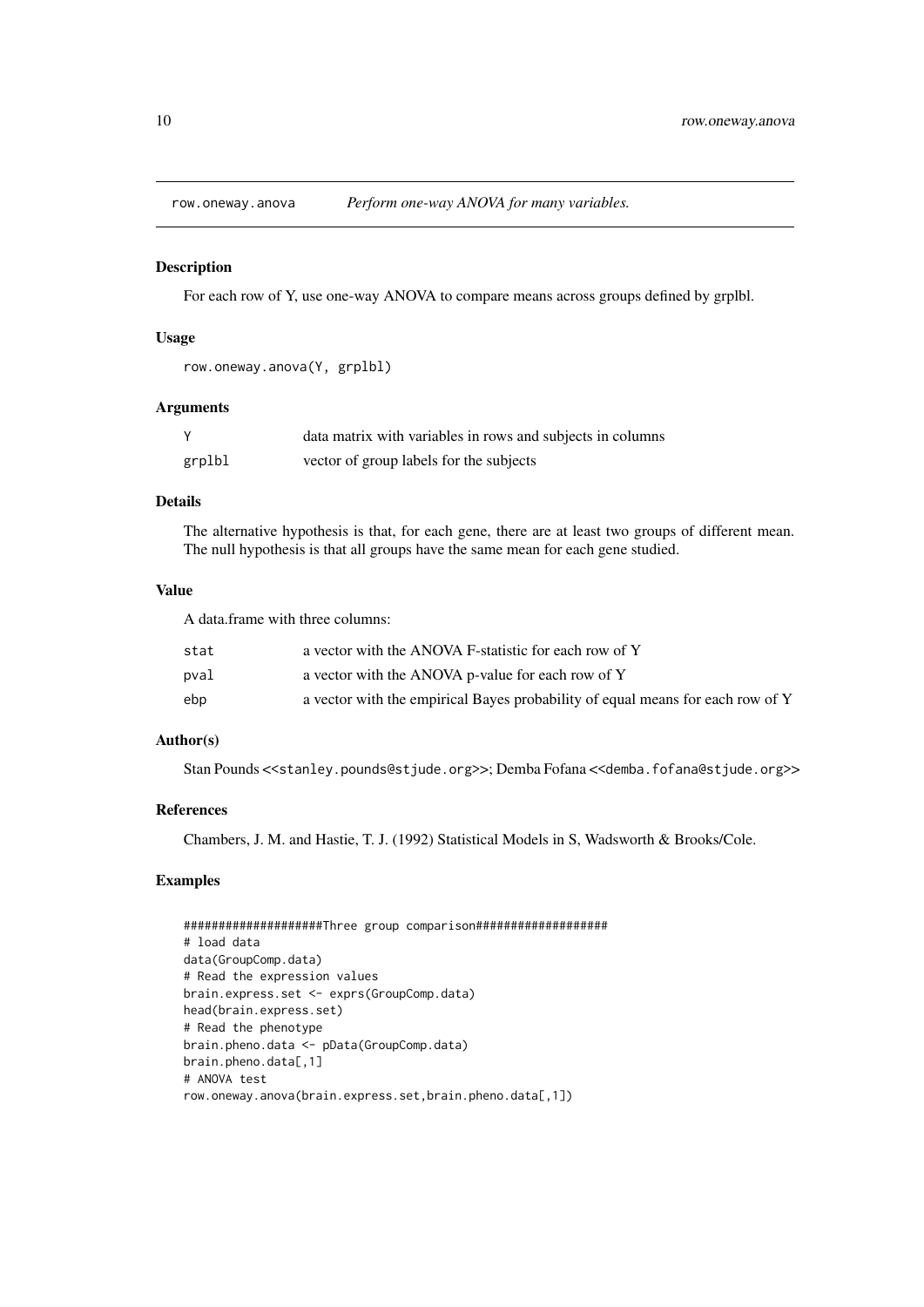<span id="page-10-0"></span>

| row.pearson | Compute the Pearson correlation of a variable x with many variables |
|-------------|---------------------------------------------------------------------|
|             | <i>in a matrix Y</i>                                                |

For each row of a data matrix Y, compute the Pearson correlation with the variable x.

# Usage

row.pearson(Y, x)

# Arguments

|    | A data matrix with rows for variables and columns for subjects.     |
|----|---------------------------------------------------------------------|
| X. | a vector with the variable to be correlated with each variable of Y |

# Value

A data.frame with three columns:

| stat | a vector with the Pearson correlation for each row of Y                                            |
|------|----------------------------------------------------------------------------------------------------|
| pval | a vector with the p-value for each row of Y                                                        |
| ebp  | a vector with the empirical Bayesian probability that the correlation is zero for<br>each row of Y |

# Author(s)

Stan Pounds <<stanley.pounds@stjude.org>>; Demba Fofana <<demba.fofana@stjude.org>>

# References

Becker, R. A., Chambers, J. M. and Wilks, A. R. (1988) The New S Language. Wadsworth & Brooks/Cole.

```
####################Correlation Study#####################
# load data
data(correlation.data)
# Read the expression values
Y<-exprs(correlation.data)
# Read the phenotype
x<-pData(correlation.data)
x[,1]
#Pearson Test
row.pearson(Y,x[,1])
```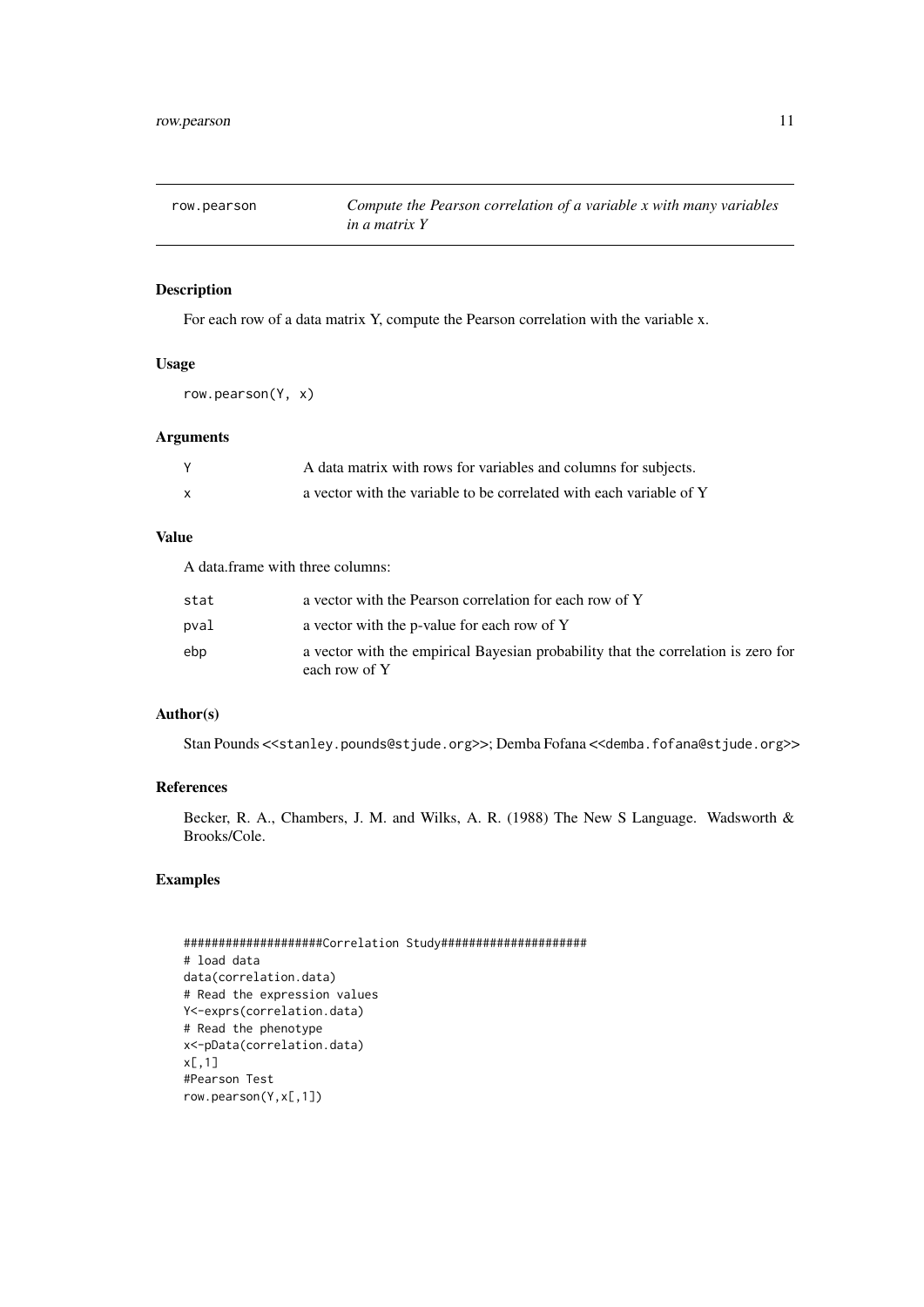<span id="page-11-0"></span>

For each row of the data matrix Y, use the Shapiro-Wilk test to determine if the residuals of simple linear regression on x are normally distributed.

# Usage

row.slr.shapiro(Y, x)

#### Arguments

|              | a data matrix with rows for variables and columns for subjects                  |
|--------------|---------------------------------------------------------------------------------|
| $\mathsf{x}$ | a vector with values of the independent variables for regression of each row of |

# Value

A data.frame with three columns:

| stat | A vector with the Shapiro-Wilk test statistic for each row of Y                                                |
|------|----------------------------------------------------------------------------------------------------------------|
| pval | A vector with the Shapiro-Wilk p-value for each row of Y                                                       |
| ebp  | A vector with the estimated empirical Bayes probability of normally distributed<br>residuals for each row of Y |

# Author(s)

Stan Pounds <<stanley.pounds@stjude.org>>; Demba Fofana <<demba.fofana@stjude.org>>

# References

Patrick Royston (1982) Algorithm AS 181: The W test for Normality. Applied Statistics, 31, 176- 180.

```
####################Correlation Study#####################
# load data
data(correlation.data)
# Read the expression values
Y<-exprs(correlation.data)
# Read the phenotype
x<-pData(correlation.data)
x[,1]
#Shapiro Test
row.slr.shapiro(Y,x[,1])
```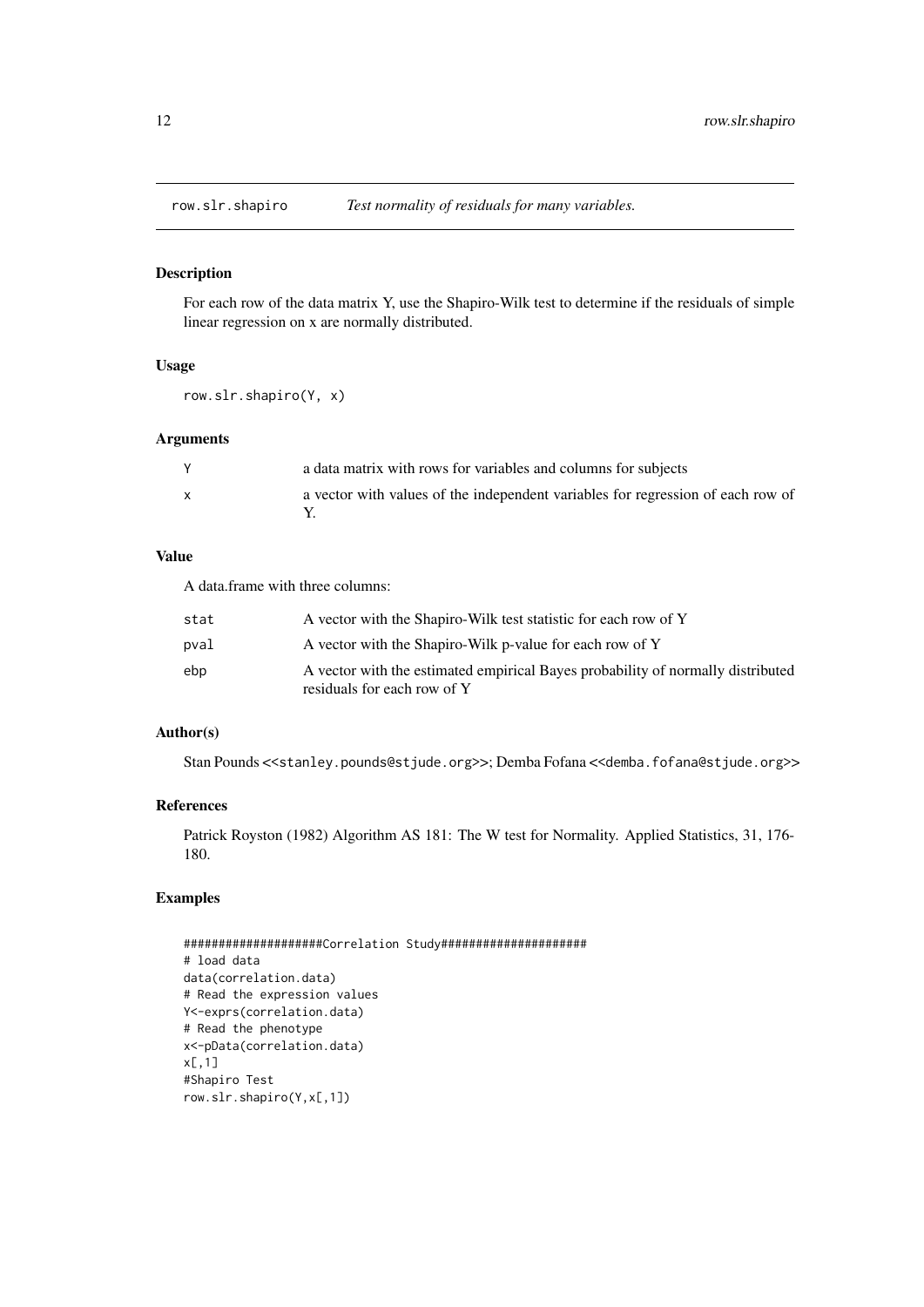<span id="page-12-0"></span>

| row.spearman | Compute Spearmans rank-based correlation of many variables with a |
|--------------|-------------------------------------------------------------------|
|              | <i>variable x</i>                                                 |

For each row of the data matrix Y, compute its Spearman correlation with x.

# Usage

row.spearman(Y, x)

# Arguments

| a data matrix with rows for variables and columns for subjects |
|----------------------------------------------------------------|
| a vector of the variable to be associated with each row of Y   |

# Value

A data.frame with three components:

| stat | a vector with the Spearman correlation for each row of Y                                         |
|------|--------------------------------------------------------------------------------------------------|
| pval | a vector with the p-value for each row of Y                                                      |
| ebp  | a vector with the estimated empirical Bayes probability of zero correlation for<br>each row of Y |

# Author(s)

Stan Pounds <<stanley.pounds@stjude.org>>; Demba Fofana <<demba.fofana@stjude.org>>

# References

Spearman, C. (1904) The proof and measurement of association between two things. Amer. J. Psychol. 15:72-101.

```
####################Correlation Study#####################
# load data
data(correlation.data)
# Read the expression values
Y<-exprs(correlation.data)
# Read the phenotype
x<-pData(correlation.data)
x[,1]
#Spearman Test
row.spearman(Y,x[,1])
```